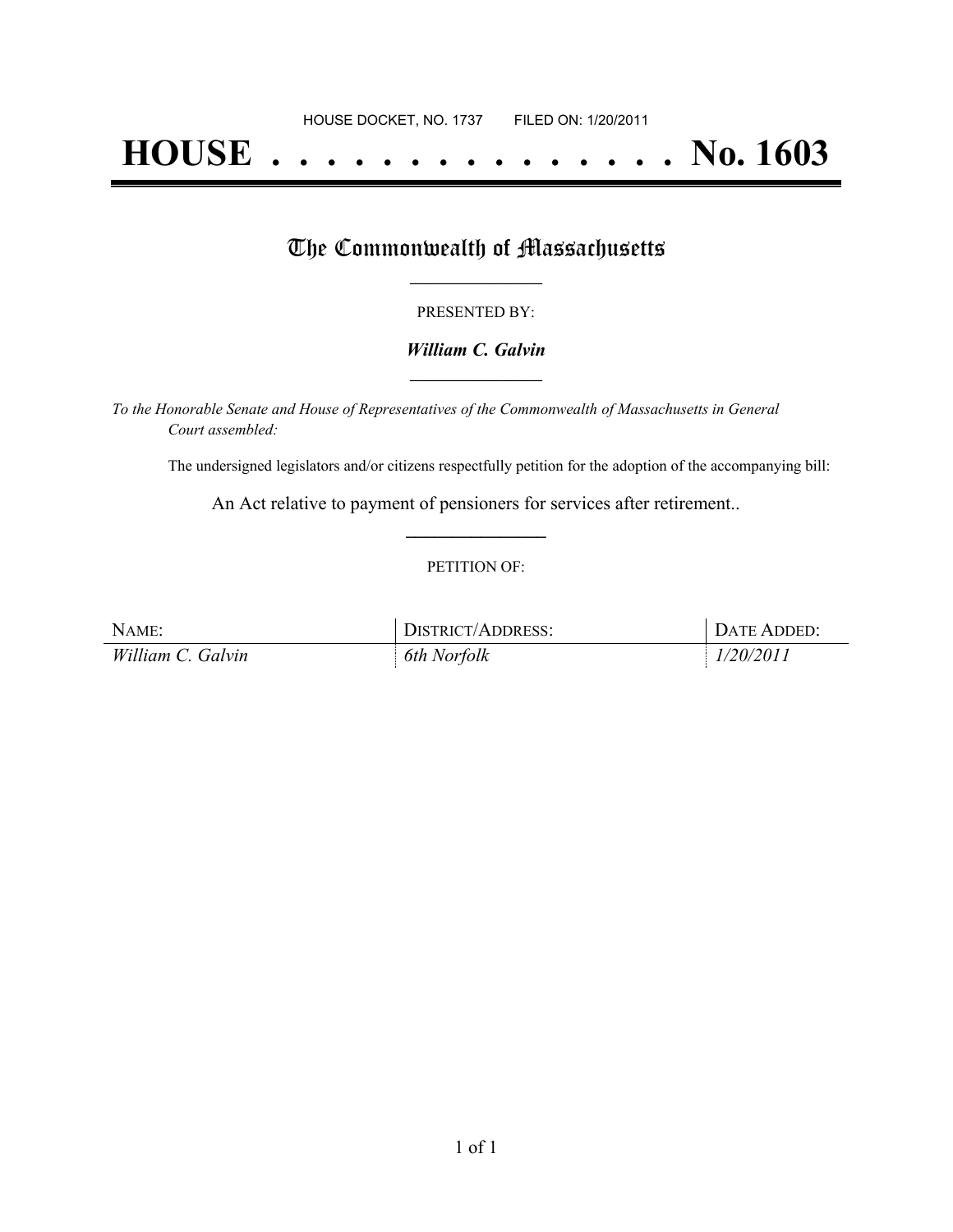## **HOUSE . . . . . . . . . . . . . . . No. 1603**

By Mr. Galvin of Canton, a petition (accompanied by bill, House, No. 1603) of William C. Galvin relative to payments to certain retirees for services performed after retirement. Public Service.

### [SIMILAR MATTER FILED IN PREVIOUS SESSION SEE HOUSE, NO. *2428* OF 2009-2010.]

## The Commonwealth of Massachusetts

**\_\_\_\_\_\_\_\_\_\_\_\_\_\_\_ In the Year Two Thousand Eleven \_\_\_\_\_\_\_\_\_\_\_\_\_\_\_**

An Act relative to payment of pensioners for services after retirement..

Be it enacted by the Senate and House of Representatives in General Court assembled, and by the authority *of the same, as follows:*

1 SECTION 1. Section 91 of chapter 32 of the General Laws, as appearing in the 2002

2 Official Edition, is hereby amended by inserting after the word "terminated" in line 89 the

3 following:- or the earnings from 960 hours, whichever is greater.

4 SECTION 2. Paragraph (c) of said section 91 of said chapter 32, as so appearing, is

5 hereby amended by striking out the first sentence and inserting in place thereof the following

6 sentence:-

 Each person referred to in paragraph (b) shall certify to his employer and the treasurer or other person responsible for the payment of the compensation for the position in which he is to be employed the number of days or hours which he has been employed in any calendar year and the amount of earnings therefrom and if the earnings therefrom exceed the